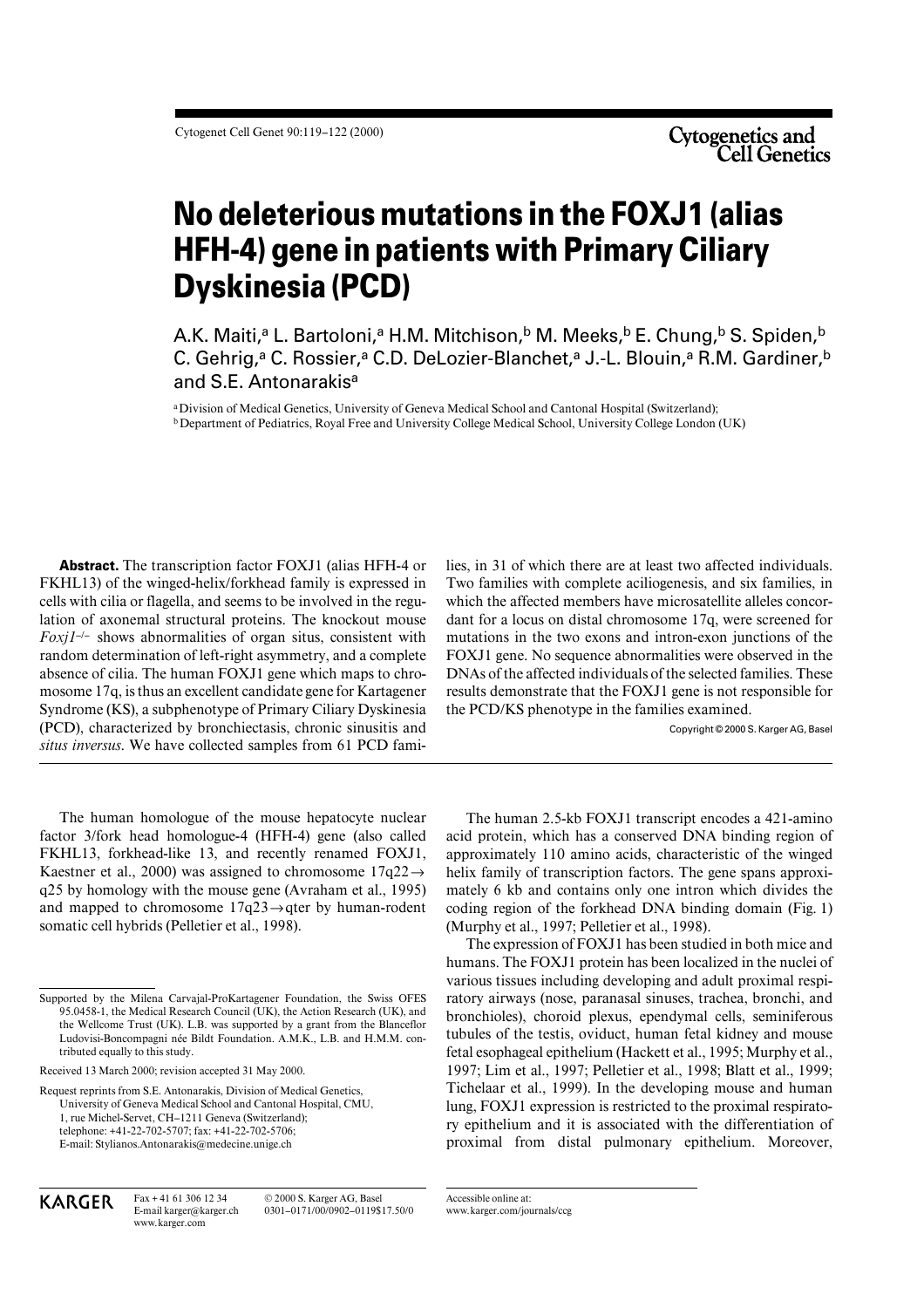

Fig. 1. The FOXJ1 gene is composed of two exons (white boxes) with the DNA-binding domain (shaded boxes) split between exons 1 and 2. Horizontal arrows show the position and the orientation of PCR and sequencing primers used in this study.

FOXJ1 is expressed in respiratory cells with motile-type cilia, but not in those with sensory cilia. The pattern of expression restricted to ciliated epithelial cells, and the temporal relationship of FOXJ1 expression to the development of cilia and flagella is consistent with a role for FOXJ1 in the differentiation and maintenance of the ciliated cell (Blatt et al., 1999).

The mouse with targeted disruption of the *Foxj1* gene exhibits prenatal and postnatal growth failure, perinatal lethality, infertility and, in some cases, hydrocephalus (Chen et al., 1998). Homozygous *Foxj1*–/– mutant mice revealed heterotaxy (with either reversal of the abdominal viscera or dextrocardia) or situs inversus totalis in 50% of the animals, consistent with random determination of left-right asymmetry. Moreover, these mice showed a complete absence of cilia, or flagella in sperm (Chen et al., 1998). In addition, there is absence of leftright dynein (lrd) expression in the embryonic lungs, suggesting that Foxj1 may act by regulating expression of dyneins (Chen et al., 1998). FOXJ1 is, therefore, an outstanding candidate gene for Primary Ciliary Dyskinesia (PCD) and Kartagener Syndrome (KS).

In KS (OMIM 244400), a subphenotype of PCD (OMIM 242650), abnormalities of organ situs are associated with defects in the development of cilia. PCD (also known as Immotile Cilia Syndrome, ICS) is a genetic disorder, usually inherited in an autosomal recessive mode. Ciliary motility is affected, with a severity ranging from dysmotility to complete immobility of cilia and flagella. This results in multisystemic diseases of varying severity and penetrance, characterized by bronchiectasis, chronic sinusitis and male infertility. Half of the patients show dextrocardia, with or without situs inversus totalis. KS is characterized by the triad of bronchiectasis, chronic sinusitis and situs inversus. Ultrastructural defects of cilia involving dynein arms are frequent in PCD patients (Afzelius and Mossberg, 1995). Genetic heterogeneity, expected because of the complex architecture of cilia, has been demonstrated by linkage studies (Blouin et al., 2000; Meeks et al., 2000). Recently, mutations in the DNAI1 gene, encoding a member of the intermediate dyneins, have been demonstrated in a single patient with PCD (Pennarun et al., 1999).

We undertook mutation analysis in the FOXJ1 gene in several pedigrees with PCD and failed to detect a deleterious mutation. We conclude that FOXJ1 is not involved in the PCD phenotypes in the families studied.

**Table 1.** Sequences of the primers used in this study. Their orientation and position within the FOXJ1 gene are shown in Fig. 1.

| Primer | Sequence              |
|--------|-----------------------|
| alao   | GAAACAGAAGCAAGGCCCTG  |
| a2a    | AGAGGGAGGCAGATCTGATG  |
| a2s    | ATATGAATCCAGTGCACCGT  |
| a3o    | GGGCTCAGTGTTCTGGAGA   |
| a3s    | ACTGACCTAGCGGTTCCTCT  |
| e2a    | GCTGGTGGCCATGTGGCCTT  |
| Hfer   | GAATGGAGAATTCCTGCAGC  |
| hfer2  | TGTAGCTGAGGCTTAACTGG  |
| hfer2r | CAGTTAAGCCTCAGCTACAGC |
| hfh1f  | CTGACGGTGAATACCGAGG   |
| hfh2r  | CTTGGGCAGAGGGTGTTTGG  |
| hfh4F  | GACTCAGCGGGCCAGA      |
| Hps    | GGGACTTAGCGGCGGGTAG   |
| hps2o  | TTCTTGTAAGAGGCCAGGCC  |

## **Materials and methods**

## *Clinical samples, family selection*

As part of an international collaboration, we collected more than sixty well-characterized families with PCD, 31 of which have at least two affecteds. A genome-wide scan was performed on the 31 multiplex families, and the results showed extensive genetic heterogeneity (Blouin et al., 2000). We have selected samples from eight families to perform mutation analysis of the FOXJ1 candidate gene. Six families were selected because the patients per family shared the same maternal and paternal haplotypes for chromosome 17q23→qter markers. The genotypes were determined as previously described (Blouin et al., 2000). Two further families were selected because ultrastructural analysis of nasal epithelium showed complete aciliogenesis, a phenotype similar to that of the *Foxj1–/–* mouse.

#### *Mutation search*

The Genbank database contains two different FOXJ1/HFH-4/FKHL13 sequences: U69537 (cDNA, Pelletier et al., 1998) and X99349/X99350 (genomic) and NM\_001454 (cDNA, Murphy et al., 1997). We used these sequences to define oligonucleotide primers as shown in Fig. 1 and Table 1.

The first exon was amplified with primers a2s and a2a (Table 1). 30 cycles of PCR amplification were performed with denaturing at 94**°**C for 1 min, annealing at 51**°**C for 1 min, and elongation at 72**°**C for 2 min, in the presence of 12% DMSO. The 909-bp product was directly sequenced with primers a2s, hfh4f and hfer.

The coding region of the second exon was amplified with primers a3s and e2a. The amplification was performed with an annealing temperature of 52 **°**C and 14% DMSO, and resulted in a 1,017-bp product which was directly sequenced with primers e2a, hfh1f and hfh2r.

The  $3'$  end of the gene, containing the poly(A) signal consensus, was amplified in two rounds with primers hps2o and hfer2r and primers hfer2 and a3o at an annealing temperature of 50**°**C and 10% DMSO. The 805 and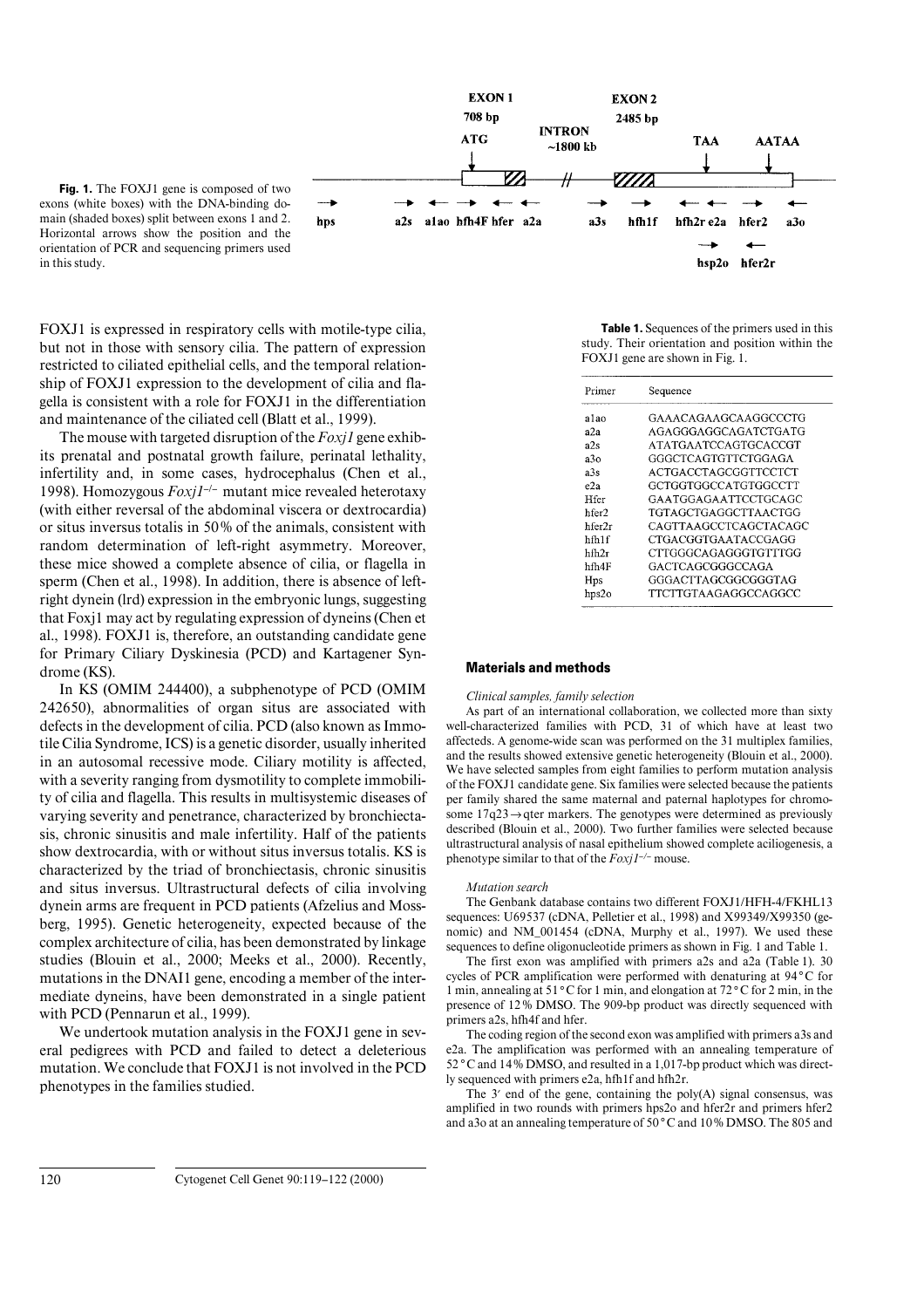**Table 2.** List of sequencing variants (polymorphisms and potential previous sequencing errors) found when comparing the sequences obtained in this study with the two published sequences of FOXJ1 (Murphy et al., 1997; Pelletier et al., 1998). They are divided into 5'UTR, coding region of exon 1, coding region of exon 2 and 3'UTR. <sup>a</sup>The nucleotide positions correspond to sequence AJ272064.  $5'$  UTR

| Position <sup>a</sup>            | 15            |               |      | 150           |   | 185-189   |              | 226-227                              |         |                       |   |      |   |           |         |  |      |             |
|----------------------------------|---------------|---------------|------|---------------|---|-----------|--------------|--------------------------------------|---------|-----------------------|---|------|---|-----------|---------|--|------|-------------|
| Murphy et al<br>Pelletier et al. | <b>CCACCT</b> |               |      | <b>AGAAT</b>  |   |           |              | AGTCTG GG                            |         | $CCC$ $GG$<br>CCCCCGG |   |      |   |           |         |  |      |             |
| This work                        | <b>CCAGCT</b> |               |      | AG AT         |   | AG CTGCGG |              |                                      | CCCCCGG |                       |   |      |   |           |         |  |      |             |
| Exon 1                           |               |               |      |               |   |           |              |                                      |         |                       |   |      |   |           |         |  |      |             |
| Position <sup>a</sup>            |               | 290           | 306  | 311           |   | 324       |              | 329                                  |         |                       |   | 339  |   |           | 442-443 |  |      |             |
| Murphy et al.                    |               | <b>TGTCTG</b> |      |               |   |           | GGAACCGGCCCG | GAG CCGG CCGGAGGGC GCCTG             |         |                       |   |      |   |           |         |  |      | GGCACC      |
| Pelletier et al.                 |               | TGGCTG        |      | GGAGCCGGGCCG  |   |           |              | GAGGCCGGGCCGGAGGGCGGCCTG             |         |                       |   |      |   |           |         |  |      | GCGACC      |
| This work                        |               | TGGCTG        |      | GGAGCCGGGCCCG |   |           |              | GAGGCCGGGCCGGAGGGCGGCCTG             |         |                       |   |      |   |           |         |  |      | GGCACC      |
| Amino acid sequence              |               | W             | L    | G             | A | G         | $\mathbf{P}$ | Е                                    | A       | G                     | P | E    | G | G         | - L     |  | G    | $\mathbf T$ |
| Amino acid change                |               | yes           |      | yes           |   | no        |              | Reading frame disrupted and restored |         |                       |   |      |   |           |         |  | yes  |             |
|                                  |               |               |      |               |   |           |              |                                      |         |                       |   |      |   |           |         |  |      |             |
| Exon 2 (coding region)           |               |               |      |               |   |           |              |                                      |         |                       |   |      |   |           |         |  |      |             |
| Position <sup>a</sup><br>1044    |               |               | 1060 | 1066-1068     |   |           |              |                                      | 1088    |                       |   | 1096 |   | 1103 1106 |         |  | 1116 |             |

| Position <sup>a</sup>                                                                                                                                                                                         | 1044                               | 1060<br>1066-1068                                                                                                                                                                                                                               |        |                                                          |   |                                                | 1088 |   | 1096 |                                                   |   | 1103 1106 |                                                                                  |      | 1116 |       |      |  |  | 1136 |              |  | 1205-1206 1263 |           |                    |     |     |
|---------------------------------------------------------------------------------------------------------------------------------------------------------------------------------------------------------------|------------------------------------|-------------------------------------------------------------------------------------------------------------------------------------------------------------------------------------------------------------------------------------------------|--------|----------------------------------------------------------|---|------------------------------------------------|------|---|------|---------------------------------------------------|---|-----------|----------------------------------------------------------------------------------|------|------|-------|------|--|--|------|--------------|--|----------------|-----------|--------------------|-----|-----|
| Murphy et al. GAGCCC GCGGTCTGGG TACAGGCGAGGGCAGGCTGGGACATAAGCCCAAACACCCTCTGCCCAAG GGGTGGCCAAGGTCCCGCG CCCCCC GACTGG GCCCTG<br>Pelletier et al.<br>This work<br>Amino acid<br>sequence<br>Amino acid<br>change | GAGGCC<br>GAGGCC<br>E.<br>A<br>ves | GCGGGCTGGGGTGCAGGCGAGGCAGGCTGGGGCATAAGCGCAAACAGCCGCTGCCCAAGCGGTGGCCAAGGTCCCGCGCCCCCCC GACCTG GCCGTG<br>GCGGGCTGGGGTGCAGGCGAGGCCAGGCTGGGGCATAAGCGCAAACAGCCGCTGCCCAAGCGGGTGGCCAAGGTCCCGCGCCCCCC<br>G<br>A<br>reading frame disrupted and restored | W<br>G | G<br>A                                                   | E | G<br>R                                         | L    | G | H K  | R                                                 | K | $\circ$   | P<br>$\mathbf{L}$                                                                | P.   |      | K R V |      |  |  |      | AK V P R P P |  |                | D.<br>yes | GACTGG GCCCTG<br>W | yes | A L |
| 3' UTR                                                                                                                                                                                                        |                                    |                                                                                                                                                                                                                                                 |        |                                                          |   |                                                |      |   |      |                                                   |   |           |                                                                                  |      |      |       |      |  |  |      |              |  |                |           |                    |     |     |
| Position <sup>a</sup>                                                                                                                                                                                         |                                    | 1546                                                                                                                                                                                                                                            | 1590   |                                                          |   | 1632                                           |      |   | 1651 |                                                   |   |           | 1666-1669                                                                        | 1672 |      |       | 1681 |  |  |      |              |  |                |           |                    |     |     |
| Murphy et al.<br>Pelletier et al.<br>This work                                                                                                                                                                | GAGGCCAG<br>GAGGTCAG<br>GAGGCCAG   |                                                                                                                                                                                                                                                 |        | <b>TCCAAAACT</b><br><b>TCCAGAACT</b><br><b>TCCAGAACT</b> |   | <b>CCTATGCA</b><br>CCTAGGCA<br><b>CCTAGGCA</b> |      |   |      | <b>GGGCTCCAA</b><br>GGG TCCAA<br><b>GGGCTCCAA</b> |   |           | CCCCAAAGGCCACATGGCCACCAG<br>CCCAG AGG CACATGGC ACCAG<br>CCCCAAAGGCCACATGGCCACCAG |      |      |       |      |  |  |      |              |  |                |           |                    |     |     |

the 299-bp products were sequenced with the same primers used for PCR amplification. A 787-bp long putative promoter region was amplified with primers hps and a1ao at an annealing temperature of 51 **°**C. Nucleotide sequencing was performed using the ABI377 automated sequencer; assembly and comparison of sequences were done using the gap4 program from the STADEN package (Staden, 1996).

## **Results and discussion**

We have performed nucleotide sequencing of the coding region, the 5' and 3' UTRs of the FOXJ1 gene, from PCR amplified DNA of eight selected PCD patients and two heterozygous parents. This screening for mutations did not show any putative pathogenic mutation. Moreover no polymorphic variants were detected. There were, however, some differences between the sequences of this study and those previously deposited in the public databases. Some of these variations are probably polymorphisms, whereas others could be due to sequencing errors. A list of the differences observed is given in Table 2. The cDNA sequence from this study has been deposited in the public databases with accession number AJ272064.

We have searched for mutations in the human FOXJ1 gene in the DNAs of selected patients with Primary Ciliary Dyskinesia (PCD). The rational for this study was that mice with targeted disruption of the *Foxj1* gene lacked cilia and showed situs abnormalities. Furthermore, the expression of FOXJ1 protein suggests that it is involved in epithelial cell differentiation and ciliogenesis (Blatt et al., 1999). For the mutation search, we selected samples from six PCD families compatible with linkage to chromosome 17q23→qter where FOXJ1 maps, and two PCD families with absence of cilia in nasal epithelium. No mutations were found in the affected members of these families suggesting that the FOXJ1 gene is not responsible for the PCD phenotypes in these families. Although the exclusion of FOXJ1 as a candidate gene for PCD is based on the mutation search of the entire coding region, intron-exon junctions and the  $5'$  and  $3'$ UTRs, it is theoretically possible that mutations outside of these regions could be responsible for the PCD phenotype in some of these families.

PCD is thought to be a heterogeneous disorder due to mutations in several different genes. We recently performed a genome-wide linkage analysis in 31 multiplex families with